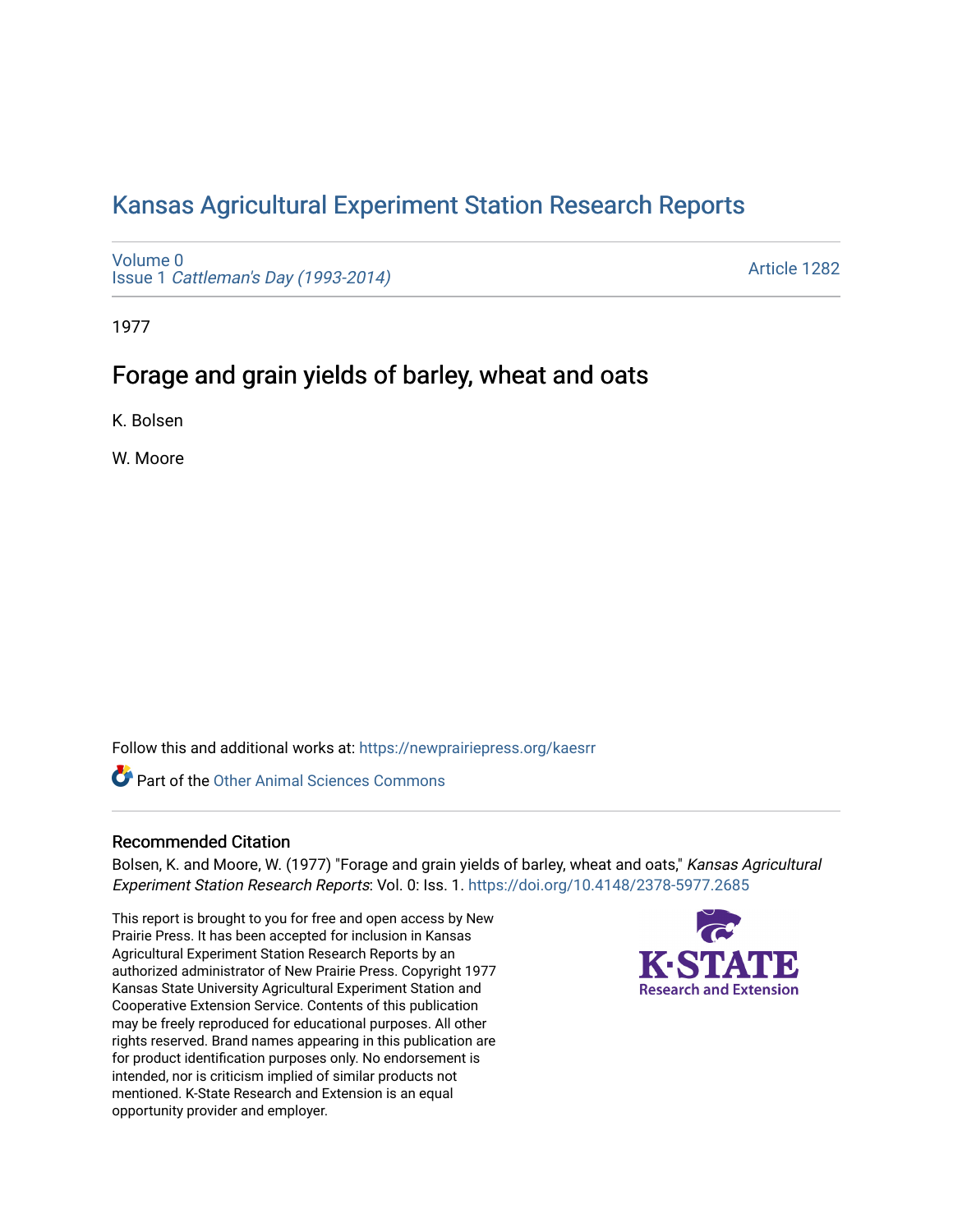# Forage and grain yields of barley, wheat and oats

# **Abstract**

Interest in small cereal grain silages for beef cattle has increased in recent years. Two years' research at this station (Prog. Rpt. 262) has shown: (1) winter barley and winter wheat had similar forage yields and (2) forage yields were highest in the dough stage of plant growth and lowest in the boot stage. In this trial, we continued to measure effects of type and variety of cereal grain on forage and grain yields.

# Keywords

Report of progress (Kansas State University. Agricultural Experiment Station); 291; Cattlemen's Day, 1977; Beef; Forage yield; Grain yield; Barley; Wheat; Oats

### Creative Commons License



This work is licensed under a [Creative Commons Attribution 4.0 License](https://creativecommons.org/licenses/by/4.0/).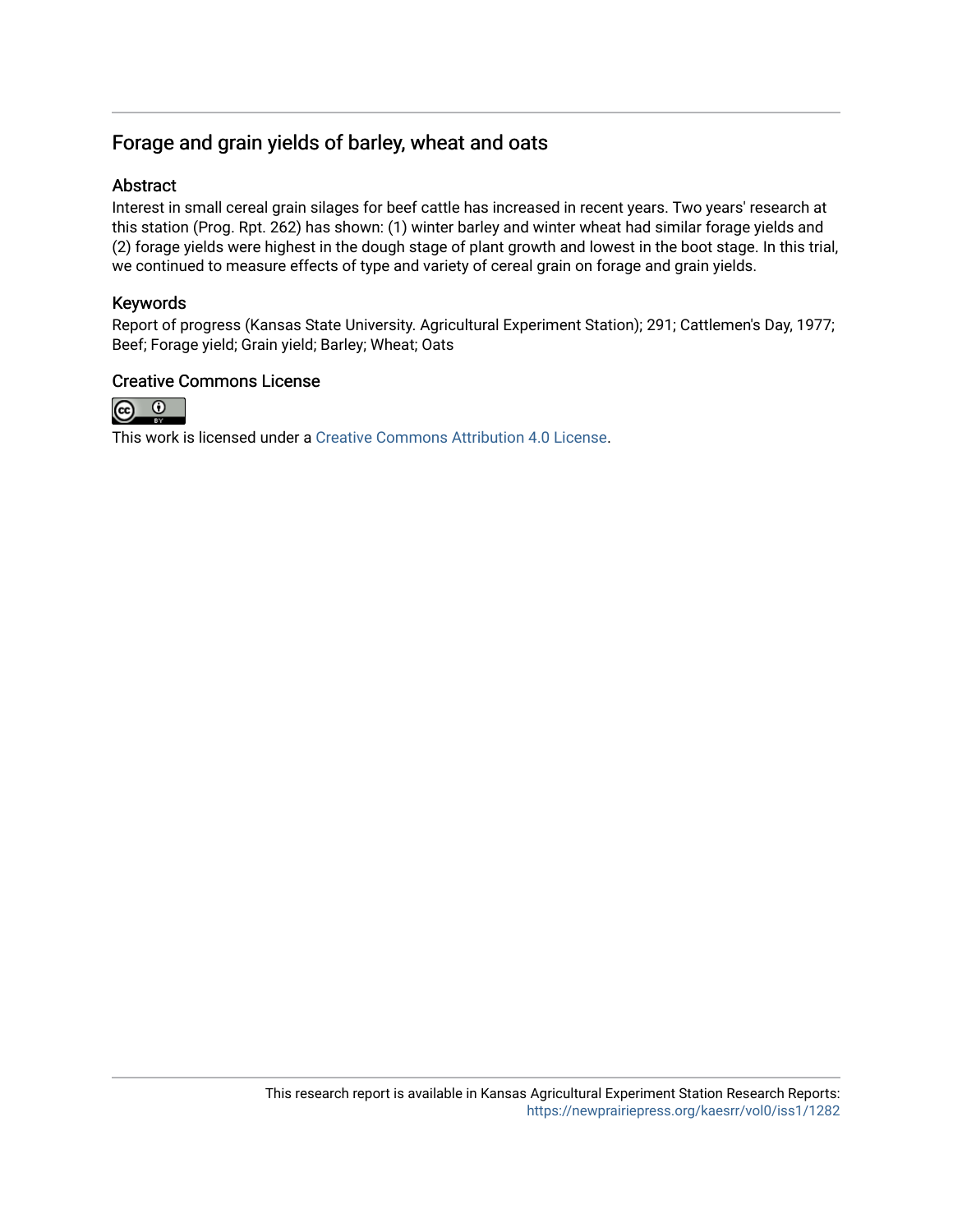

Keith Bolsen and Walt Moore<sup>1</sup>



#### Introduction

Interest in small cereal grain silages for beef cattle has increased in recent years. Two years' research at this station (Prog. Rpt. 262) has shown: (1) winter barley and winter wheat had similar forage yields and (2) forage yields were highest in the dough stage of plant growth and lowest in the boot stage. In this trial, we continued to measure effects of type and variety of cereal grain on forage and grain yields.

#### Experimental Procedure

Plots were grown at the South Central Kansas Experiment Field near Hutchinson and at the Animal Science and Industry Farm near Manhattan in 1975-76. Two winter barley varieties used were Kanby and Paoli; hard red winter wheat varieties were Eagle and Sage; soft red winter wheat varieties were Abe and Arthur-71 and spring oat varieties were Lodi, Pettis and Trio. Varieties at Hutchinson were replicated four times; at Manhattan varieties were not replicated. All varieties were harvested for forage in the dough stage. Hutchinson plots were hand-harvested by mower clipping a 60-square-foot area from each plot; Manhattan plots were machine-harvested. Grain yields were determined by hand-harvesting three, 12-square-foot areas from each plot.

#### Results

Forage and grain yields are shown in Table 18.1. Forage yields are expressed as tons of 60% moisture forage per acre; grain yields are bushels of 12%-moisture grain per acre.

At Manhattan, forage yield was highest for Abe wheat; lowest for Lodi oats. Grain yields were reduced by a late freeze (May 3, 1976), dry weather conditions and an outbreak of barley yellow dwarf.

At Hutchinson, forage yields were not affected by type or variety and were similar to yields obtained in 1975 (Prog. Rpt. 262). The 1976 average forage yield was 9.0 tons for barley, 9.5 tons for wheat and 9.0 tons for oats. The range in forage harvest dates was 29 days at Manhattan (June 2 to July 1) and 33 days at Hutchinson (May 20 to June 22).

<sup>1</sup> Department of Agronomy.